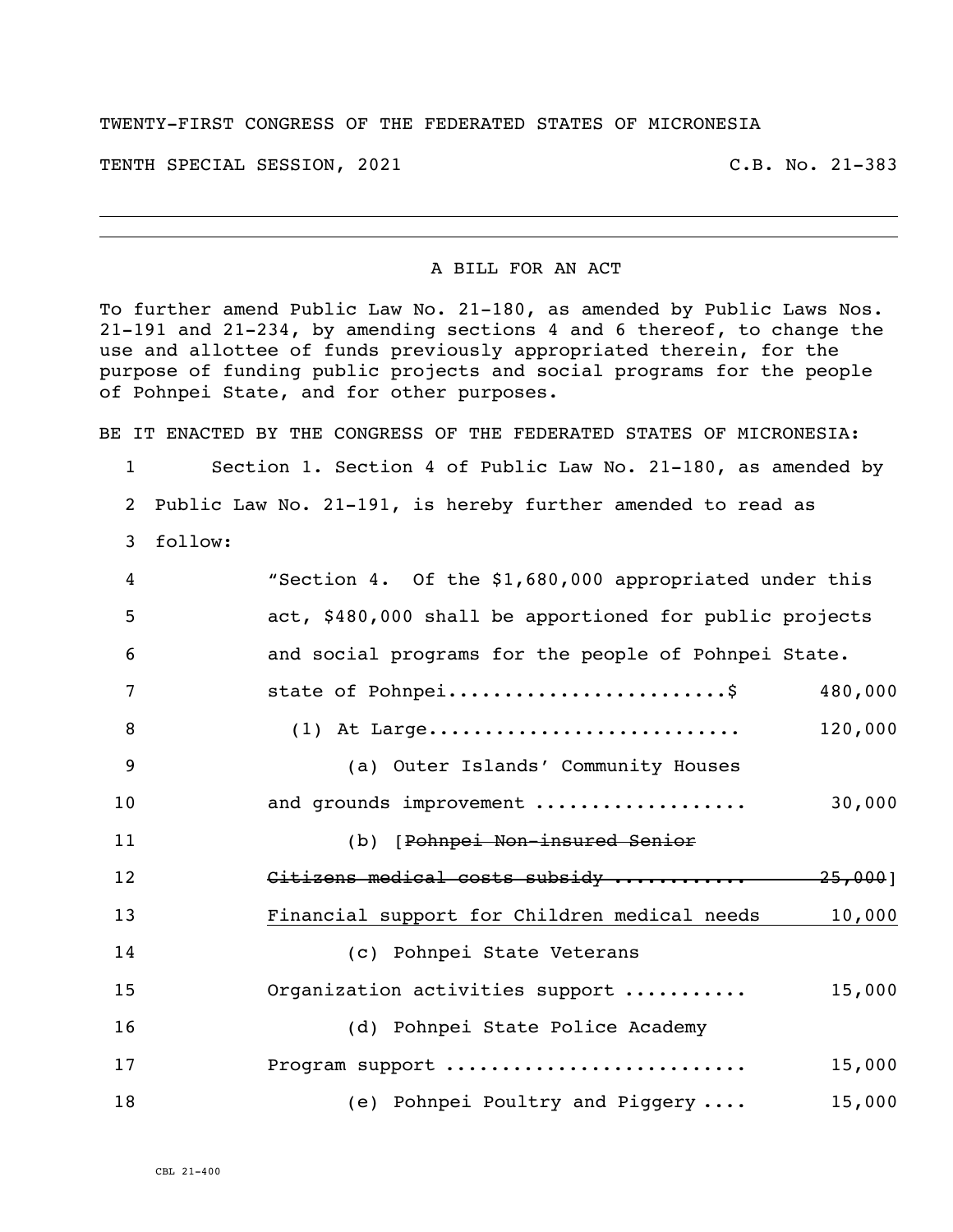C.B. No. 21-383

| $\mathbf{1}$   | (f) At Large Administrative                   |         |
|----------------|-----------------------------------------------|---------|
| $\overline{2}$ | support costs  \$                             | 20,000  |
| 3              | (g) Logistics support for patients who        |         |
| 4              | were not referred by the hospital  15,000     |         |
| 5              | (2) Election District No. 1                   | 120,000 |
| 6              | (a) Nanpepper Sapuwahfik Community            |         |
| 7              | House renovation                              | 12,000  |
| 8              | (b) Kepin Community House/Toilet              |         |
| 9              | Renovation                                    | 15,000  |
| 10             | (c) Tomwera Community House/Toilet            |         |
| 11             | Renovation                                    | 10,000  |
| 12             | (d) Corals/Boulders                           | 10,500  |
| 13             | (e) Kepin basketball solar lights             | 10,000  |
| 14             | (f) Causeway picnic tables                    | 8,500   |
| 15             | (g) Sekere Dolon secondary road               |         |
| 16             |                                               | 30,000  |
| 17             | (h) Seidonokawa solar street lights           | 9,000   |
| 18             | (i) Mwolen Wahu Sokehs subsidy                | 15,000  |
| 19             | $(3)$ Election District No. 2                 | 120,000 |
| 20             | (a) Kousapw Pohsoain Road                     | 30,000  |
| 21             | (b) Pehleng Youth Center                      | 5,000   |
| 22             | Madolenihmw Isipahu official residence<br>(C) | 50,000  |
| 23             | Pohnuh, Mand Road<br>(d)                      | 25,000  |
| 24             | (e) Students abroad assistance                | 10,000  |
| 25             | (4) Election District No. 3                   | 120,000 |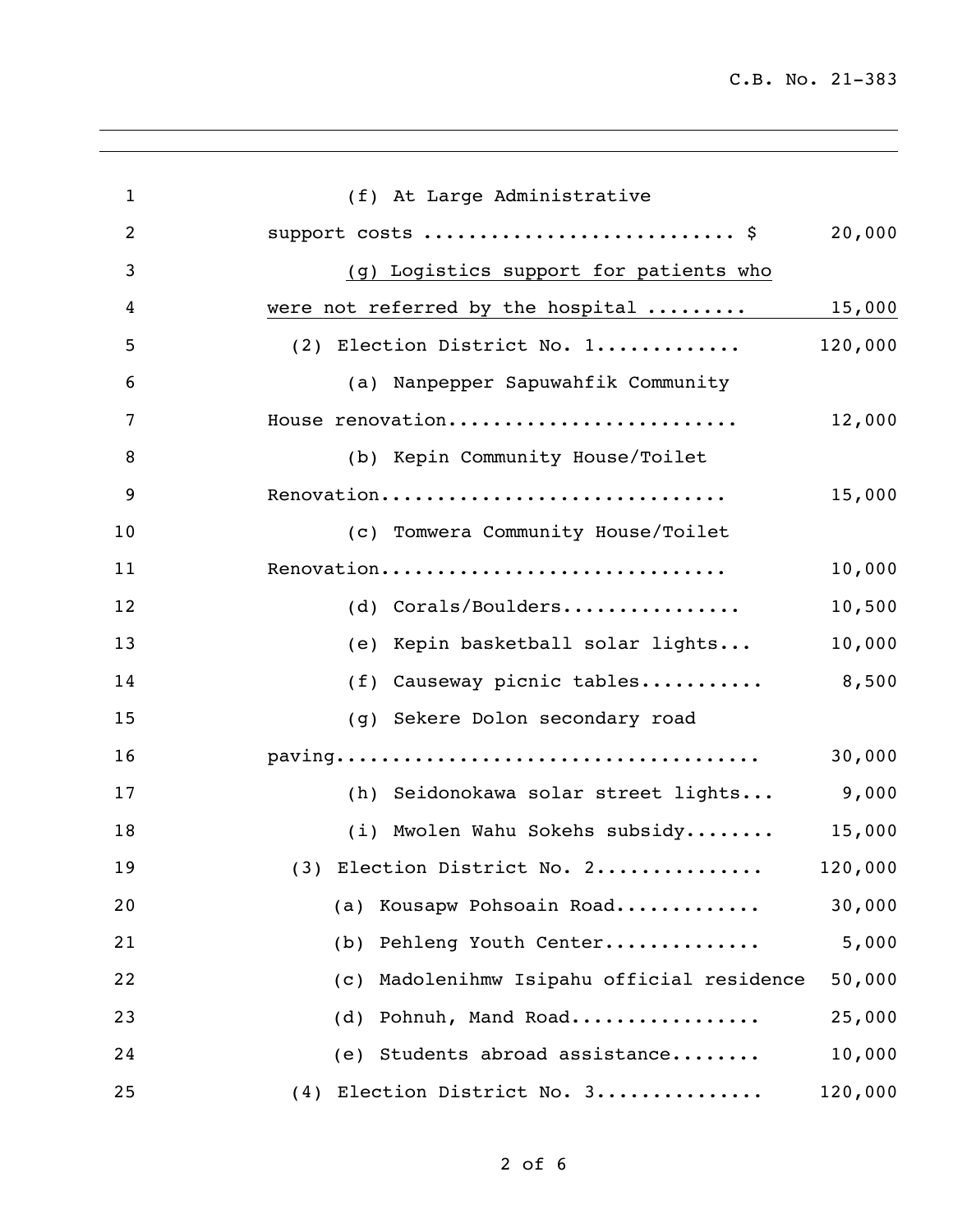C.B. No. 21-383

| $\mathbf{1}$   | (a) Xavier Students' tuition for                                 |
|----------------|------------------------------------------------------------------|
| $\overline{2}$ | Freshman $\ldots$ \$<br>40,000                                   |
| 3              | 30,000<br>(b) Parem Kep, Nett water system                       |
| 4              | (c) Mwand, Dehpehk, and Takaieu                                  |
| 5              | households solar freezers<br>30,000                              |
| 6              | (d) Mokil Municipal Government subsidy<br>10,000                 |
| 7              | (e) Pingelap Municipal Government                                |
| 8              | 10,000''                                                         |
| 9              | Section 2. Section 6 of Public Law No. 21-180, as amended by     |
| 10             | Public Laws Nos. 21-191 and 21-234, is hereby further amended to |
| 11             | read as follows:                                                 |
| 12             | "Section 6. Allotment and management of funds and lapse          |
| 13             | date. All funds appropriated by this act shall be                |
| 14             | allotted, managed, administered and accounted for in             |
| 15             | accordance with applicable laws, including, but not              |
| 16             | limited to, the Financial Management Act of 1979. The            |
| 17             | allottee shall be responsible for ensuring that these            |
| 18             | funds, or so much thereof as may be necessary, are used          |
| 19             | solely for the purpose specified in this act, and that           |
| 20             | no obligations are incurred in excess of the sum                 |
| 21             | appropriated. The allottee of the funds appropriated             |
| 22             | under section 2 of this act shall be the Governor of Yap         |
| 23             | State or his designee. The allottee of funds                     |
| 24             | appropriated under sections 3 and 4 of this act shall be         |
| 25             | the President of the Federated States of Micronesia or           |

of 6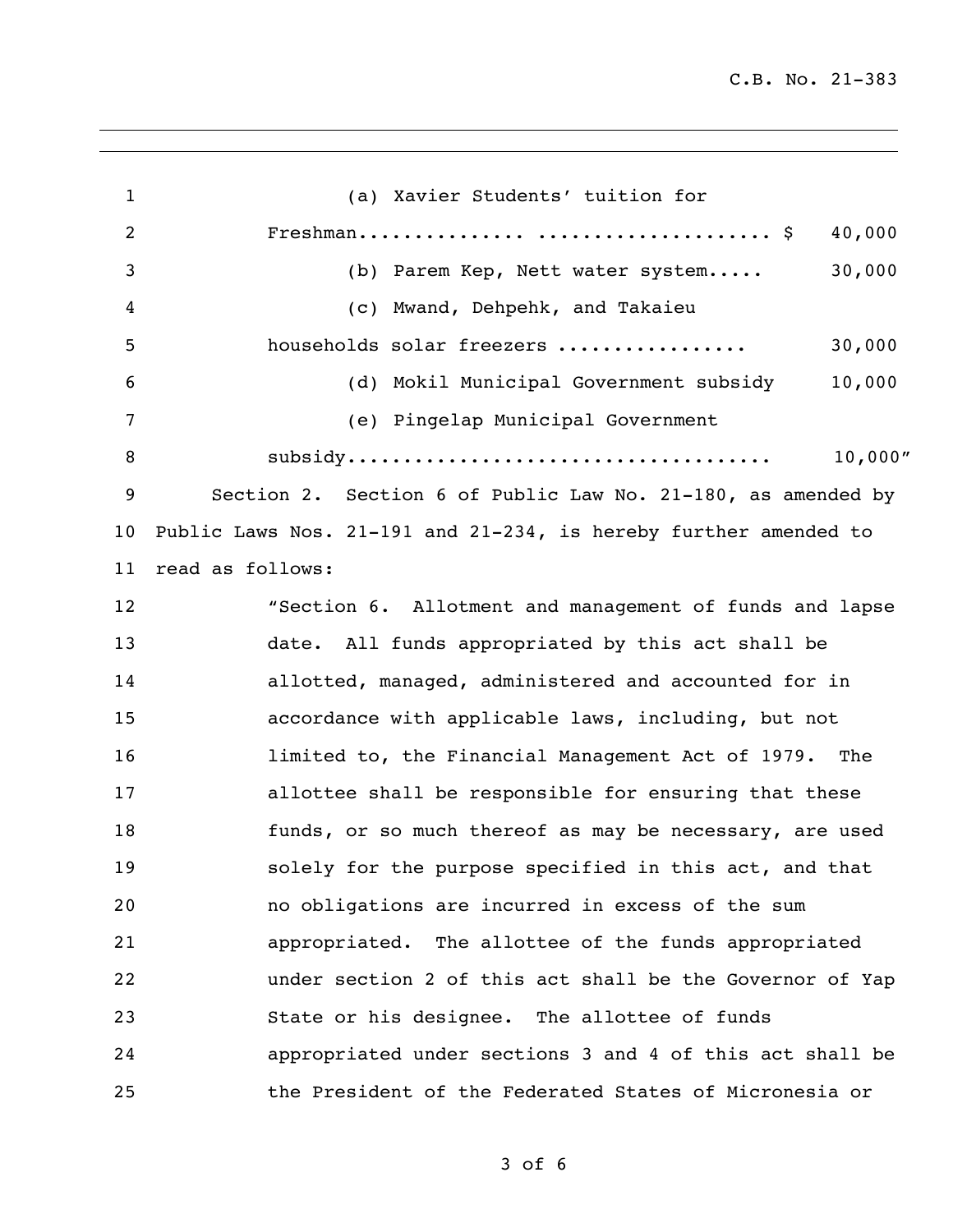his designee; PROVIDED THAT; the allottee of funds 2 appropriated under [subsection 4(1)(b)] subsections 4(1)(b) and 4(1)(g) of this act shall be the Secretary of the Department of Health and Social Affairs or his designee; the allottee of funds appropriated under 6 subsections  $4(1)(c)$  and  $4(1)(d)$  of this act shall be the Secretary of the Department of Justice or his designee; 8 the allottee of funds appropriated under subsection 4(1)(e) of this act shall be the Secretary of the Department of Resources and Development or his designee; 11 the allottee of funds appropriated under subsection 4(1)(f) of this act shall be the Secretary of the Department of Finance and Administration or his designee; the allottee of funds appropriated under section 3(1) of this act shall be the Governor of Kosrae State or his designee; the allottee of funds appropriated under subsection 3(2) of this act shall be 18 the Mayor of Lelu Town or his designee; the allottee of funds appropriated under subsections 4(1)(a), 4(2)(a),  $4(2)(b)$ ,  $4(2)(c)$ ,  $4(2)(d)$ ,  $4(2)(e)$ ,  $4(2)(f)$ ,  $4(2)(g)$  and 4(2)(h) of this act shall be the Secretary of the Department of Transportation, Communications and Infrastructure; the allottee of funds appropriated under subsection 4(2)(i) of this act shall be the Chief Magistrate of Sokehs Municipal Government; the allottee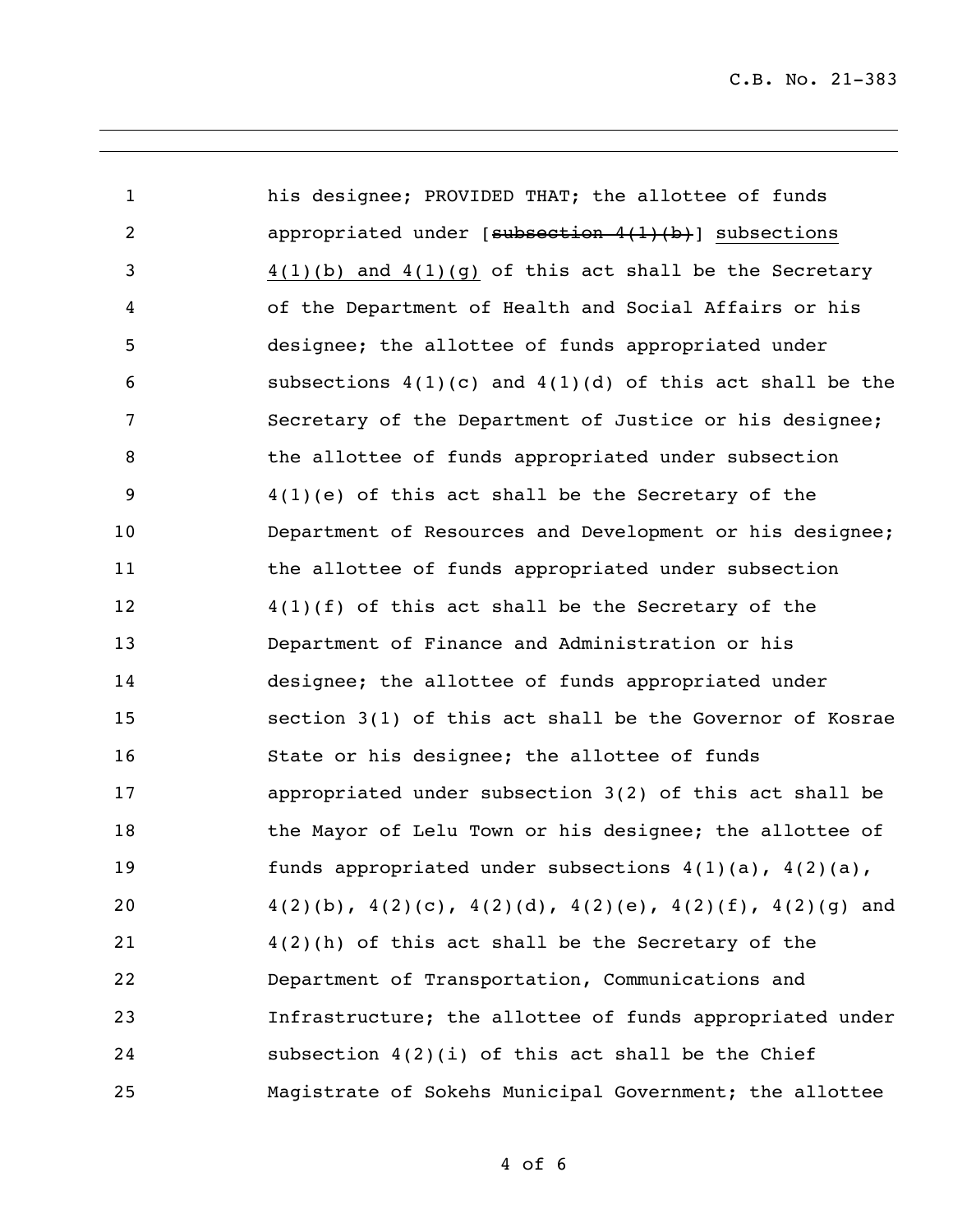C.B. No. 21-383

 of funds appropriated under subsections 4(3)(a) of this act shall be the Pohnpei Transportation Authority (PTA); the allottee of funds appropriated under subsection 4(3)(e) of this act shall be the Vice President of the Federated States of Micronesia or his designee; the allottee of funds appropriated under subsections  $4(3)(b)$ ,  $4(3)(c)$ , and  $4(3)(d)$  of this act shall be the Meninkeder of Madolenihmw. The allottee of the funds appropriated under subsections 5(1) and 5(6) of this act shall be the Governor of Chuuk State or his designee; 11 the allottee of the funds appropriated under subsection 5(2) of this act shall be the Mortlocks Island Development Authority (MIDA), the allottee of funds appropriated under section 5(3) of this act shall be the Mayor of Weno Municipal Government or his designee; the allottee of the funds appropriated under subsection 5(4) of this act shall be the Southern Namoneas Development Authority; the allottee of the funds appropriated under subsection 5(5) of this act shall be the Faichuk Development Authority. The authority of the allottee to obligate funds appropriated by this act shall lapse on September 30, 2022." 

- 
-